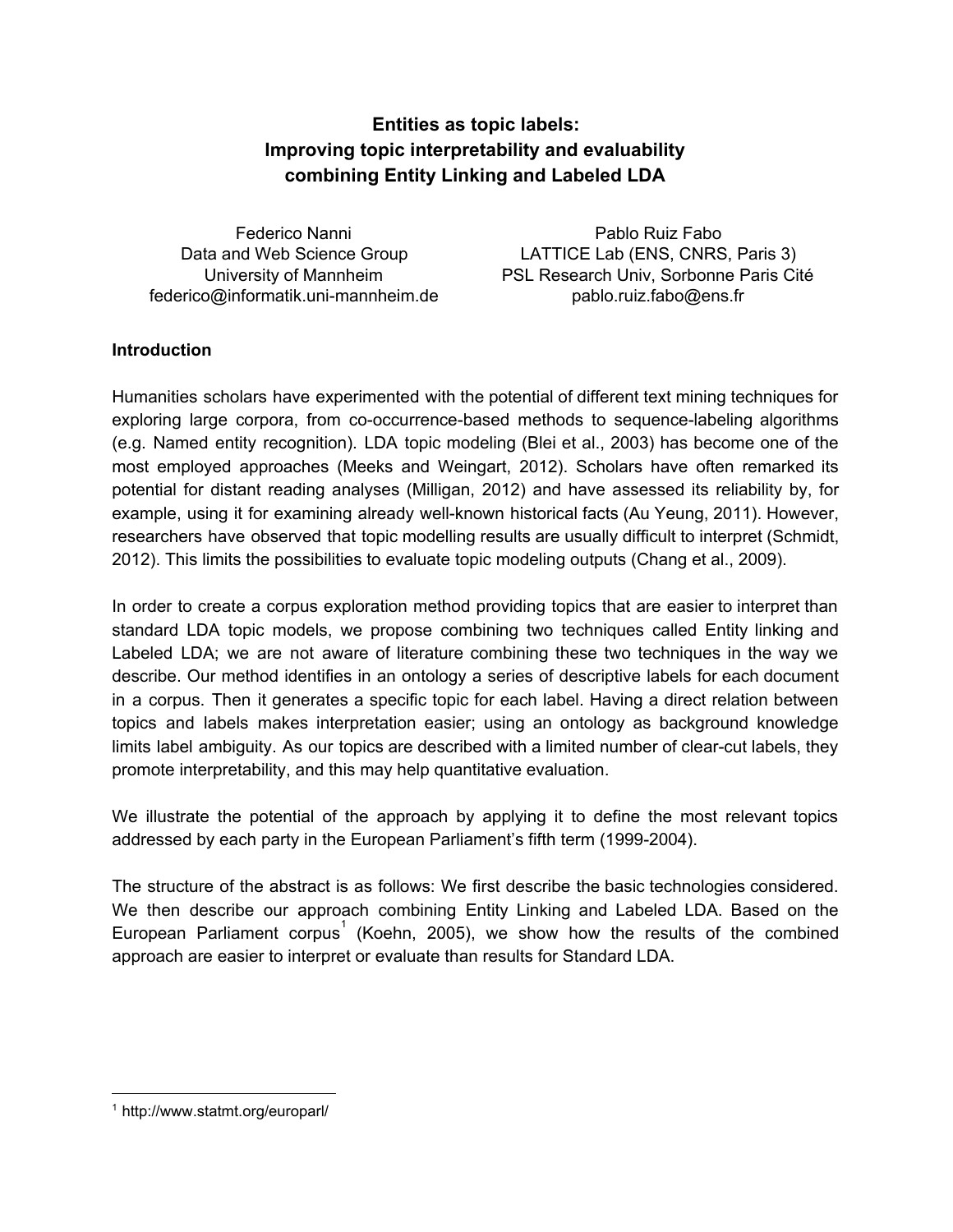## **Basic technologies**

## **1 Entity Linking**

Entity linking (Rao et al., 2013) tags textual mentions with an entity from a knowledge base like DBpedia (Auer et al., 2007). Mentions can be ambiguous, and the challenge is to choose the entity that most closely reflects the sense of the mention in context. For instance, in the expression *Clinton Sanders debate*, *Clinton* is more likely to refer to DBpedia entity *Hillary\_Clinton* than to *Bill\_Clinton*. However, in the expression *Clinton vs. Bush debate*, the mention *Clinton* is more likely to refer to *Bill\_Clinton*. An entity linking tool is able to disambiguate mentions taking into account their context, among other factors.

## **2 LDA Topic Modeling**

Topic modeling is arguably the most popular text mining technique in digital humanities (Brauer and Fridlund, 2013). It addresses a common research need, as it can identify the most important topics in a collection of documents, and how these topics are distributed across the documents in the collection. The method's unsupervised nature makes it attractive for large corpora.

However, topic modeling does not always yield satisfactory results. The topics obtained are usually difficult to interpret (Schmidt, 2012, among others). Each topic is presented as a list of words. It generally depends on the intuitions of the researcher how to interpret these tokens in order to propose concepts or issues that these lists of words represent.

### **3 Labeled LDA**

An extension of LDA is Labeled LDA (Ramage et al., 2009). If each document in a corpus is described by a set of tags (e.g. a newspaper archive with articles tagged for areas like 'economics', 'foreign policy', etc.), labeled LDA will identify the relation between LDA topics, documents and tags, and the output will consist of a list of *labeled topics*.

### **Our approach**

Labeled LDA has shown its potential for fine grained topic modeling (e.g. Zirn and Stuckenschmidt, 2014). The method requires a corpus where documents are annotated with tags describing their content. Several methods can be applied to automatically generating tags, e.g. keyphrase-extraction (Kim et al. 2010). Our source for tags is Entity linking. Since entity linking provides a unique label for sets of topically-related expressions across a corpus' documents, it can help researchers get an overview of different concepts present in the corpus, even if the concepts are conveyed by different expressions in different documents.

Our first step is identifying potential topic labels via entity linking. Linked entities were obtained with DBpedia Spotlight (Mendes et al., 2011). Spotlight disambiguates against DBpedia,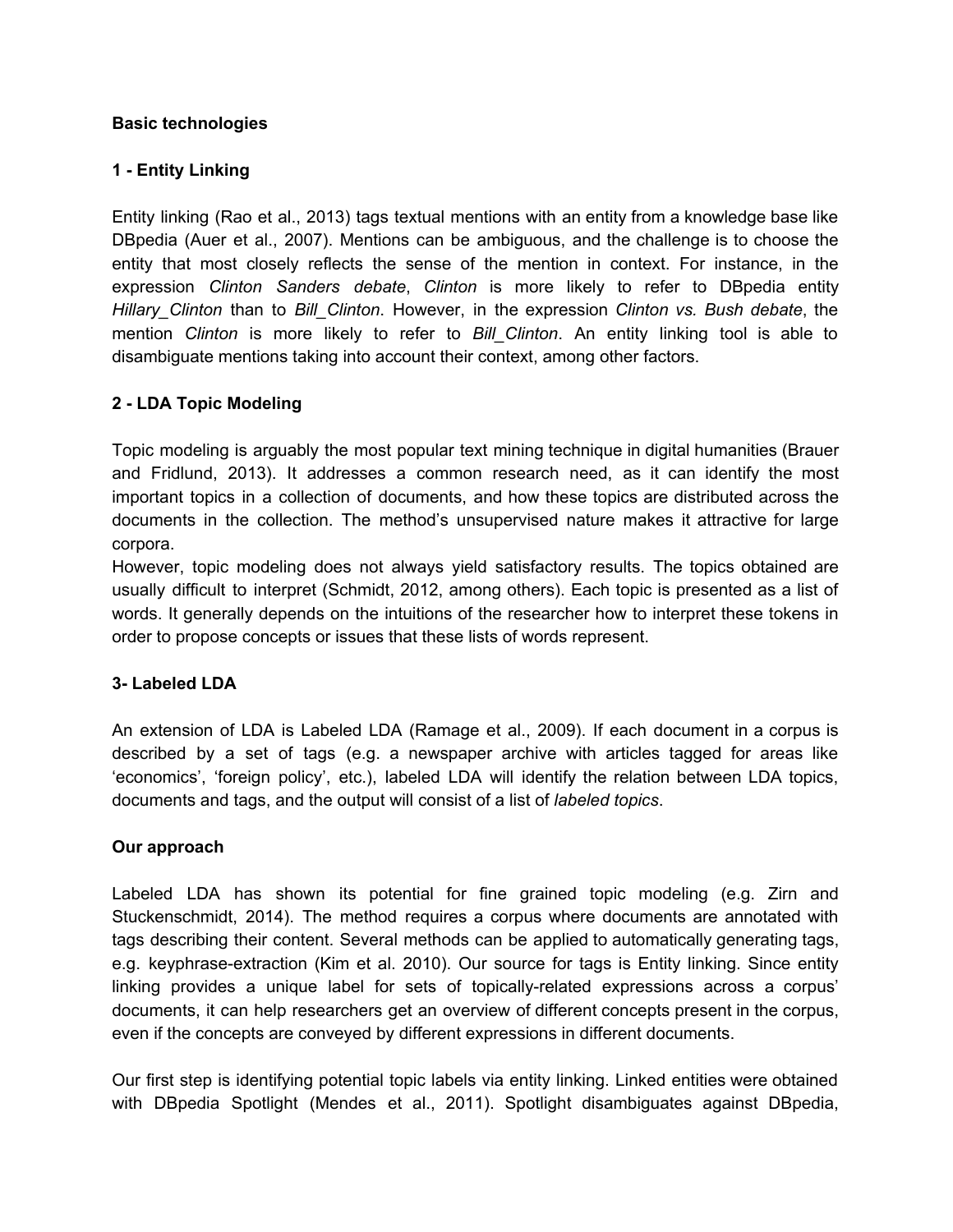outputting a confidence value for each annotation.<sup>2</sup> Annotations whose confidence was below 0.1 were filtered out. We also removed too general or too frequent entities (e.g. *Country* or *European\_Union*)

We then rank entities' relevance per document with tf-idf, which promotes entities that are salient in a specific subset of corpus documents rather than frequent overall in the corpus. Finally, we select the top five entities per document as per tf-idf. These five entities are used as labels to identify, with Labeled LDA, the distribution of labeled topics in the corpus.

# **Experiments and Results**

Using the Stanford Topic Modeling Toolbox<sup>3</sup>, we performed both Standard LDA (k=300) and Labeled LDA (with 5 labels)<sup>4</sup> on speech transcripts for the 125 parties at the European Parliament (1999-2004 session). The corpus contains 125 documents, representing one party each. Documents were tokenized and lemmatised; stopwords were removed. DBpedia entities were detected with Spotlight and ranked by tf-idf, as described above.

We present the outputs of labeled LDA with entity labels (EL\_LDA) for three parties, compared to both Standard LDA and to the top-ranked entities for each party (by tf-idf). In each case, we show topics with relevance above 10%. Results for the remaining parties are available online.  $\tilde{\tilde{\cdot}}$ 

 $2$  Spotlight outperforms other systems when corpus entities often correspond to common-noun mentions like *democracy*, vs. proper-noun mentions (e.g. *Greenpeace*). See Cornolti et al., 2013 and Usbeck et al., 2015.  $3$  http://nlp.stanford.edu/software/tmt/tmt-0.4/

<sup>4</sup> Each document (party) is labeled with 5 entities. Some entities are shared across parties. For the 125 parties, this gives 300 distinct labels. This corresponds to k=300 topics in Standard LDA.

<sup>5</sup> https://sites.google.com/site/entitylabeledlda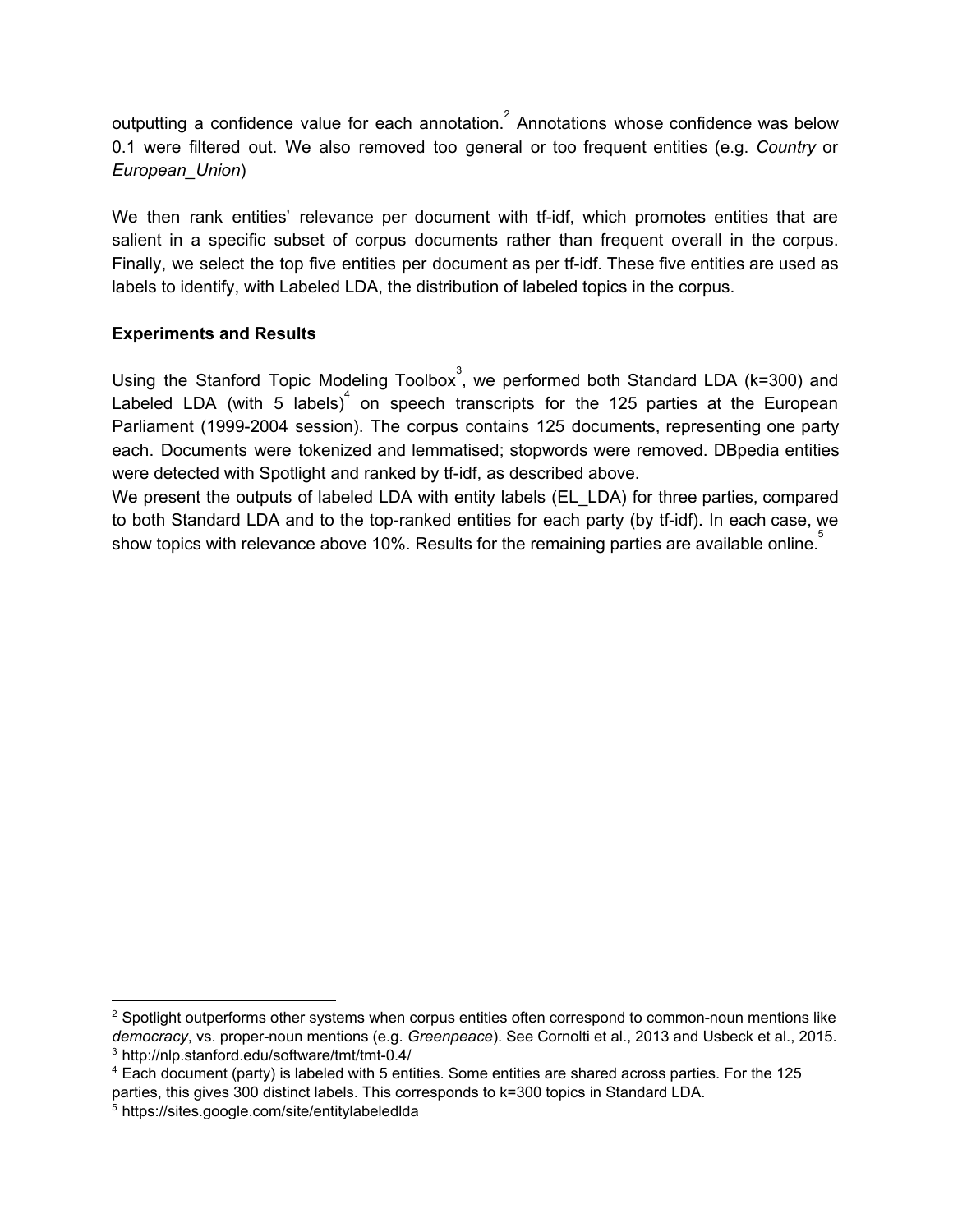# **Les Verts (France)**

| Only Entities - TFIDF ranked                                                                          | <b>Standard LDA</b>                                                                                                                                                                                                                                                                                                                                                                                                                                                                                                                                                                                                                                                                                                                                                                                          | EL LDA                                                                        |
|-------------------------------------------------------------------------------------------------------|--------------------------------------------------------------------------------------------------------------------------------------------------------------------------------------------------------------------------------------------------------------------------------------------------------------------------------------------------------------------------------------------------------------------------------------------------------------------------------------------------------------------------------------------------------------------------------------------------------------------------------------------------------------------------------------------------------------------------------------------------------------------------------------------------------------|-------------------------------------------------------------------------------|
| Developing country<br>Consumer<br>Genetically modified org.<br>Development aid<br><b>Biodiversity</b> | 20%, "political term<br>development case economic<br>community level amendment<br>citizen possible public<br>question market order doe<br>national matter regard<br>situation"<br>20%, "gentleman order<br>development lady human<br>greens freedom food asylum<br>citizen fundamental transport<br>directive environment<br>programme resource respect<br>nuclear democracy disaster"<br>15%, "economic sustainable<br>developing environmental<br>energy local fishing<br>investment farmer research<br>water production consumer<br>particularly farming oil fishery<br>condition development<br>agriculture"<br>10%, "environment<br>amendment public<br>agreement ensure human<br>health directive product<br>safety want long citizen<br>information programme<br>waste vote consumer<br>industry law" | Consumer, 47%<br>Genetically modified<br>organism, 34%<br>Development aid 14% |

# **Conservative Party (UK)**

| Entities - TFIDF ranked                                                                       | <b>Standard LDA</b>                                                                                                                                                                                                                                                                                                     | EL LDA                                                |
|-----------------------------------------------------------------------------------------------|-------------------------------------------------------------------------------------------------------------------------------------------------------------------------------------------------------------------------------------------------------------------------------------------------------------------------|-------------------------------------------------------|
| <b>United Kingdom</b><br>Conservatism<br>Industry<br><b>Business</b><br><b>British People</b> | 31%: "house, british, want,<br>colleague, amendment,<br>market, industry, united,<br>know, business, going, hope,<br>government, come,<br>rapporteur, said, kingdom"<br>14%: ""government, ensure,<br>economic, welcome, world,<br>political, believe, future,<br>common, market, directive,<br>health, consumer, want, | Industry: 35%<br>Business: 34%<br>United Kingdom: 25% |
|                                                                                               | million, development, public,<br>decision, farmer, food"<br>12%: "economic, social,<br>public, market, measure,<br>situation, financial, level,<br>national, given, service,<br>order, doe, term, community,<br>mean, rapporteur, decision,<br>increase, particularly"                                                  |                                                       |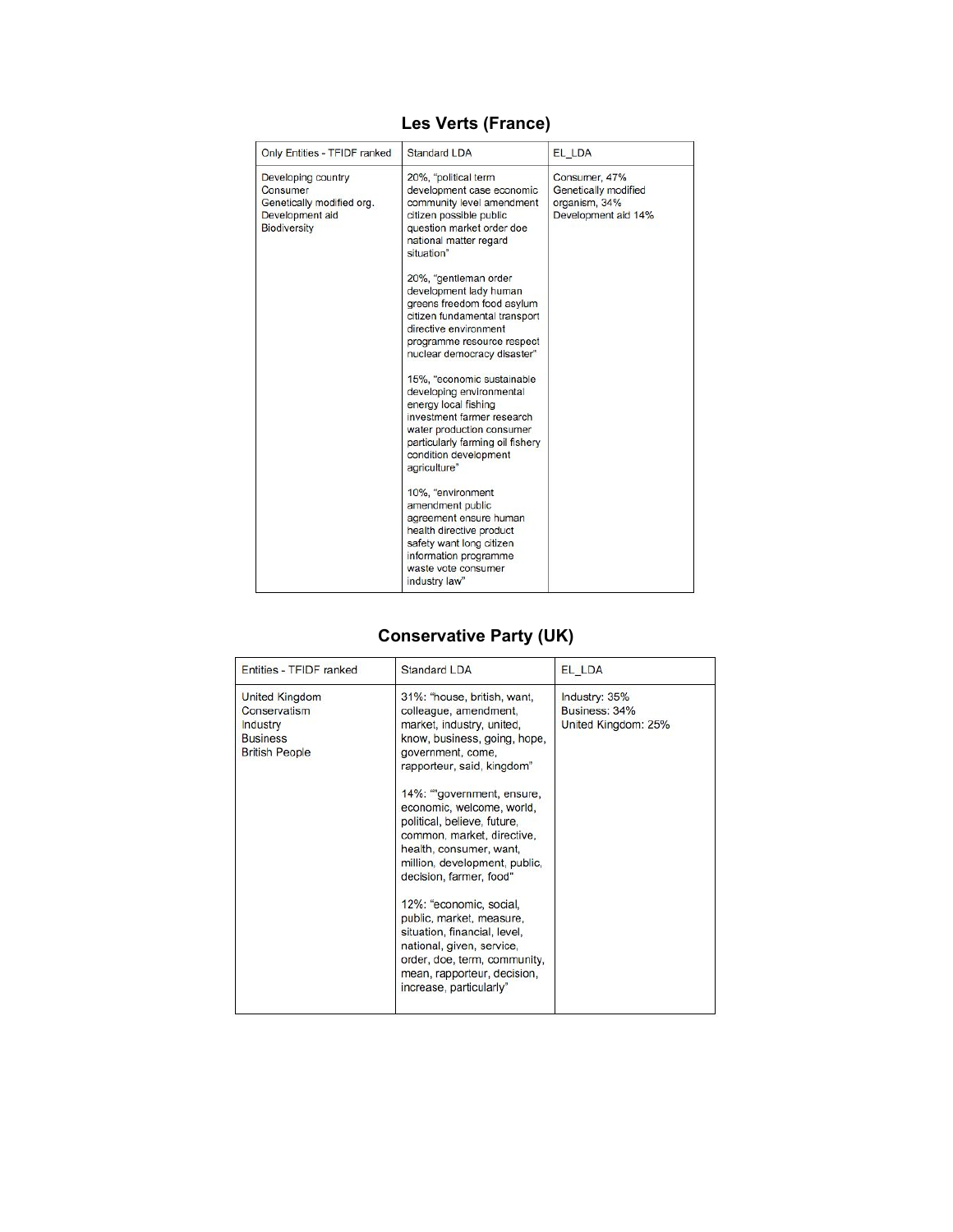#### **Partido Nacionalista Vasco**

| Only Entities - TFIDF ranked                                                       | Standard LDA                                                                                                                                                                                                              | <b>EL LDA</b>       |
|------------------------------------------------------------------------------------|---------------------------------------------------------------------------------------------------------------------------------------------------------------------------------------------------------------------------|---------------------|
| <b>Basque Country</b><br>Basque people<br>Spain<br><b>Nationalism</b><br>Terrorism | 100%, "glossed persecute<br>inquisition underscored ulla<br>universe exasperated<br>unquestionable amass ddt<br>condoned estoril cannes<br>deceptive reappearance<br>predominates reclassify<br>corrects hauled remotest" | Basque People, 100% |

## **Discussion**

Labeled LDA combines the strengths of Entity Linking and standard LDA. Entity Linking provides clear labels, but no notion of the proportion of the document that is related to the entity. Standard LDA's relevance scores do provide an estimate to what an extent the topic is relevant for the document, but the topics are not expressed with clear labels. Labeled LDA provides both clear labels, and a quantification of the extent to which the label covers the document's content.

An advantage of Labeled LDA over Standard LDA is topic interpretability. Consider the UK Conservative Party's topics. In each standard LDA topic, there are words related to the concepts of *Industry* and *Business* in general, and some words related to the UK appear on the first topic. However, in each topic, some other words (e.g. *government, directive, decision, measure, health, consumer*) are related to other concepts, like perhaps *Legislation* or *Social policy*. A researcher trying to understand the standard LDA topics is faced with choosing which lexical areas are most representative of each topic: is it the ones related to *Industry*, *Business*, and the UK, or is it the other ones? The clear-cut labels from Labeled LDA are more interpretable than a collection of words representing a topic.

The Labeled LDA topics may be more or less correct, just like Standard LDA topics. But we find it easier to evaluate a topic via questions like "is this document about *Industry*, *Business* and *the* UK, in the proportions indicated by our outputs?" than via questions like "is this document about issues like *house, british, amendment, market, industry, government,* (and so on for the remaining topics)"?

The topics for French party Les Verts illustrate Labeled LDA's strengths further. Most of the Standard LDA topics contain some words indicative of the party's concerns (e.g. *environment* or *development*). However, it is not easy to point out which specific issues the party addresses. In Labeled LDA, concrete issues come out, like *Genetically modified organism*.

Topic label *Development aid* shows a challenge with entity linking as a source of labels. Occurrences of the word *development* have been disambiguated towards the entity *Development\_aid*, whereas the correct entity is likely *Sustainable\_development*. These errors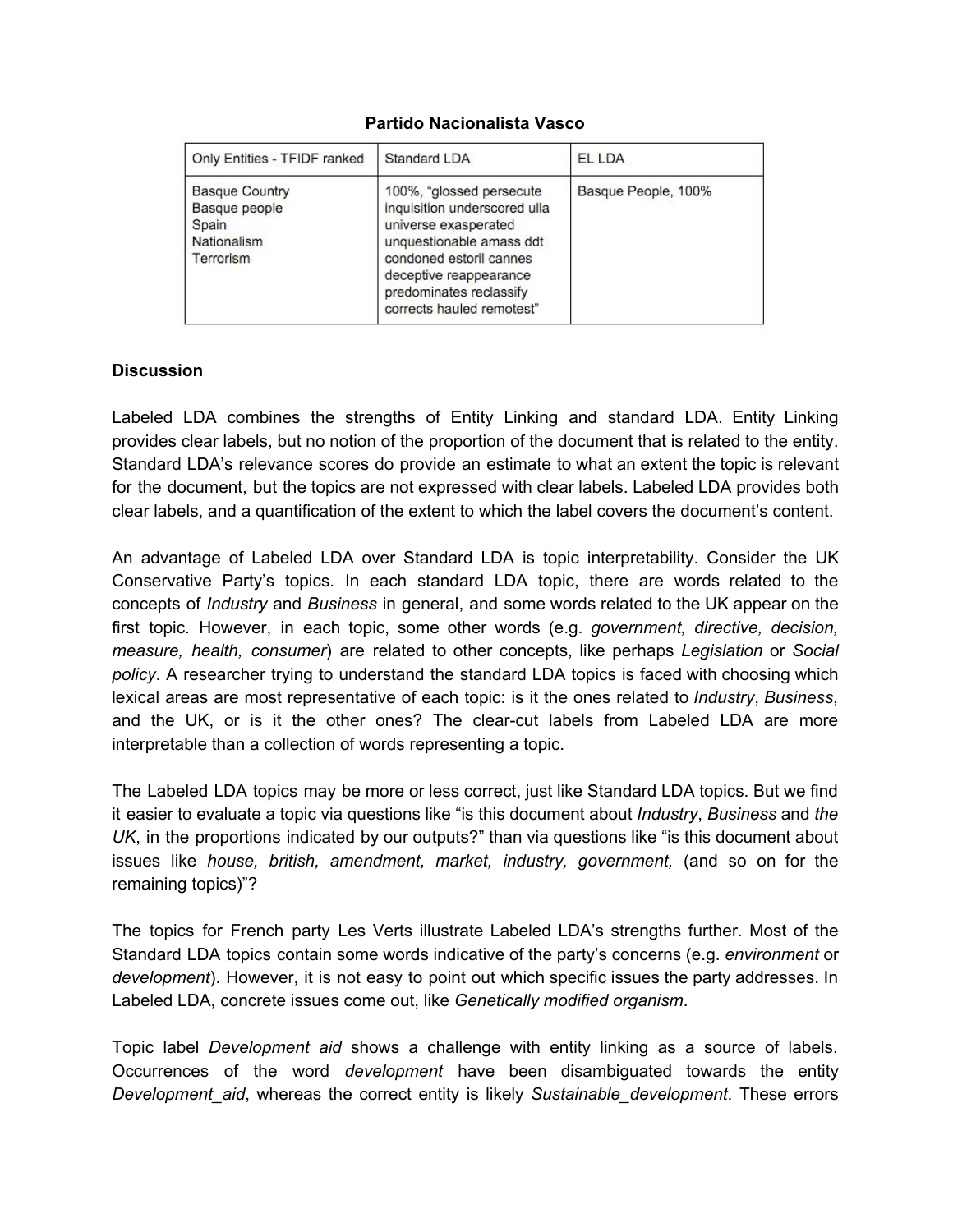do not undermine the method's usefulness. Efficient ways to filter out such errors exist; this is conceptually similar to removing irrelevant words from Standard LDA topics. However, we need to be aware of and address this challenge.

Regarding Partido Nacionalista Vasco (Basque Nationalist Party), the Standard LDA topic misses the word *basque*, which is essential to this party. Labeled LDA identifies *Basque people* as a dominant concept in this party's interventions.

## **Outlook**

Our method performs Labeled LDA using Entity Linking outputs as labels. Its main advantage is providing a specific label for each topic, that improves topic interpretability, and can simplify human evaluation of topic models.

More evaluation is needed to fully assess the approach. We will consider two possible complementary evaluations: first, a crowdsourced task where participants evaluate the coherence of Labeled LDA topics with the corpus documents. Second, an assessment of our topics by political science experts. We're mostly interested in evaluating the approach for diachronic comparisons.

### **Acknowledgements**

Pablo Ruiz was supported by a PhD scholarship from Région Île-de-France.

### **References**

Au Yeung, Ching-man, and Adam Jatowt. "Studying how the past is remembered: towards computational history through large scale text mining."Proceedings of the 20th ACM international conference on Information and knowledge management. ACM, 2011.

Auer, Sören, et al. "Dbpedia: A nucleus for a web of open data". The Semantic Web. Springer Berlin Heidelberg, 2007.

Blei, David M., Andrew Y. Ng, and Michael I. Jordan. "Latent dirichlet allocation." the Journal of machine Learning research 3 (2003): 993-1022.

Brauer, René, and Mats Fridlund. "Historicizing Topic Models, A distant reading of topic modeling texts within historical studies." International Conference on Cultural Research in the context of "Digital Humanities", St. Petersburg: Russian State Herzen University. 2013.

Chang, Jonathan, et al. "Reading tea leaves: How humans interpret topic models." Advances in neural information processing systems. 2009.